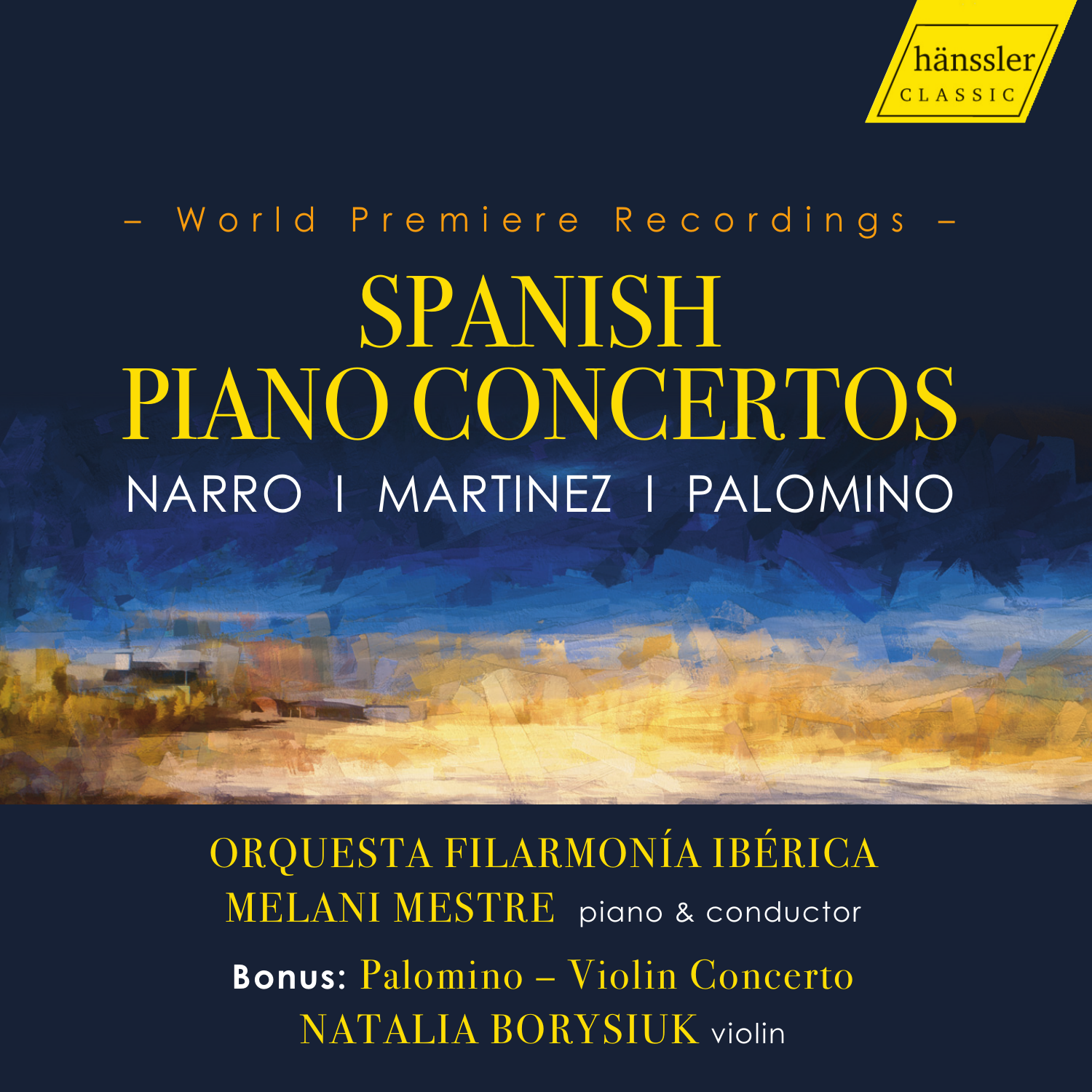# **SPANISH PIANO CONCERTOS**

"Unknown" would be the best adjective at the present time to define the musical landscape embracing the concertos for piano (harpsichord) and orchestra from Spain throughout almost the whole of the  $18<sup>th</sup>$  century and the beginning of the 19<sup>th</sup>, as Spanish Classicism was emerging.

One might well ask: where are the Spanish concertos for soloist that were intended for keyboard instruments with orchestral accompaniment? The answer is simple: the few that existed, or of which there is evidence, have taken more than 200 years to come to light.

Except for works such as the quintets for clavier and strings by Padre Antonio Soler, preserved in the Archivo Musical del Monasterio de San Lorenzo de El Escorial (Madrid) and edited for the first time in 1933 by Robert Gerhard in Barcelona, the search is at best for a keyboard concerto of which there is evidence; till very recently, none of the few concertos of which manuscripts have come down to us have seen the light of day, all those included on this disc having been recorded for the first time.

Given the vast quantity of sonatas and other works written for the keyboard, whether for harpsichord, clavichord, virginal, organ or any other keyboard instrument of the period, it is hard to believe that all this host of great composers, whether native or from other countries, should not have applied themselves to expressing their musical ability in the service of the Concerto genre, as we know it in almost the whole of Europe.

What is certain is that in Spain we can more readily find Classical concertos for violin than for keyboard, something which appears to us to be more than merely trivial if we compare it with the vast output of Baroque and Classical composers of central Europe in the same period, whether known to us or not.

There are many possible reasons for this: in the first place, the near-absence and poor quality of orchestras or orchestral ensembles that might perform such repertoire; secondly, the subordina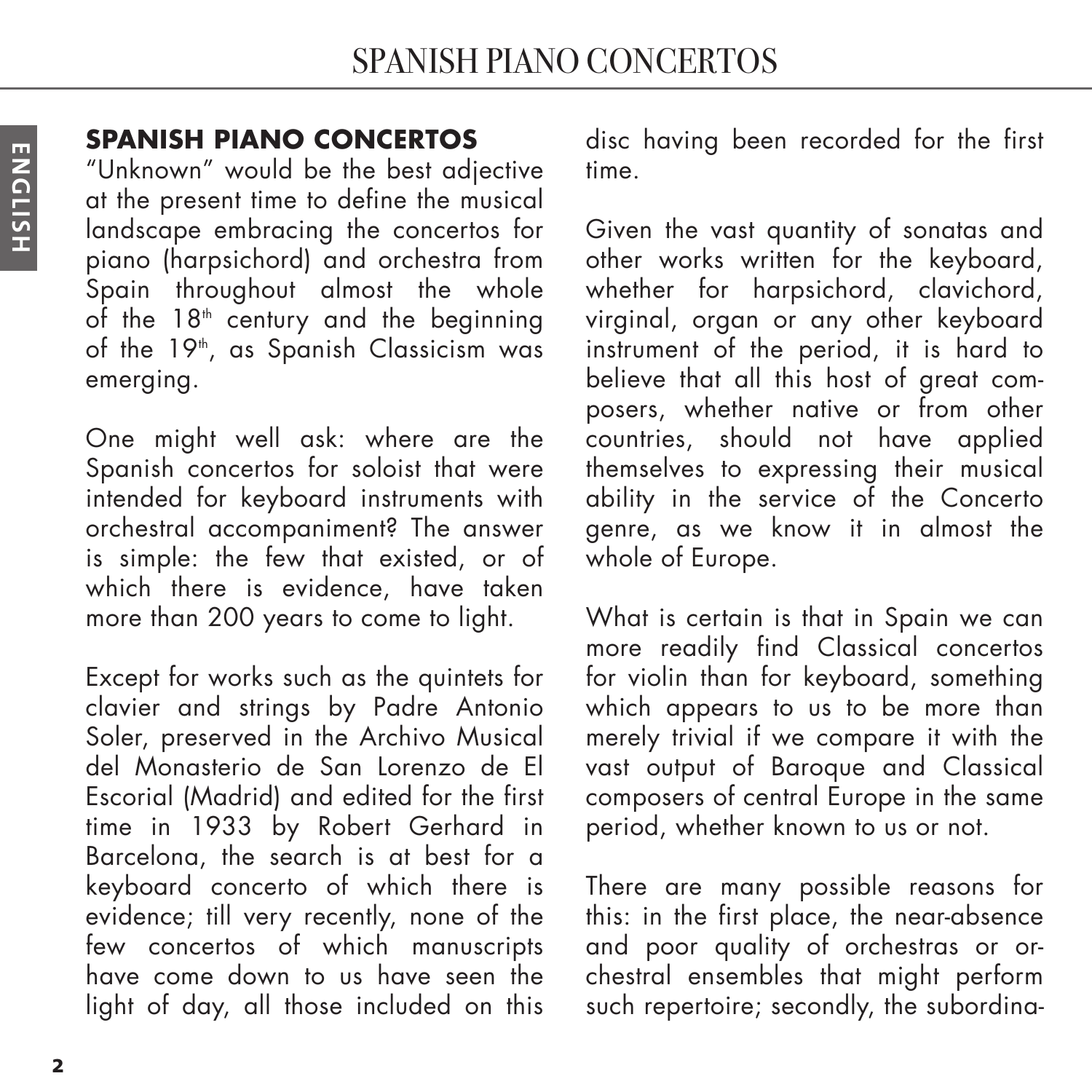tion of orchestral music of the period to ecclesiastical and study purposes until well into the 19th century; thirdly, the possibility of having lost a large quantity of manuscripts and musicological sources that might inform us and at least cast light on the musical and instrumental state of the art at the period in question. Although manuscripts have for the most part been preserved in church archives, we should take into account that this whole kind of nonliturgical music was commissioned and promoted in circles that were purely aristocratic and associated with the monarchy, which makes it probable that many of these presumed works fell victim to the flames and the disasters of the last 200 years.

Thus it is the case that the survival of the Concertos which we present here for the first time, in a thorough revision and reconstruction, was most likely due to the specific location of each one of them: that by Manuel Narro, in a manuscript held in the monastery library at the Colegiata de Roncesvalles; that by Mariana Martinez, also known as Marienne von Martinez, in the musical archive of the Vienna Musikverein; and finally the concertos of José Palomino, in the Biblioteca Nacional de Portugal in Lisbon.

As is the case with the majority of  $18<sup>th</sup>$ and early-19<sup>th</sup>-century concertos for keyboard instruments that are known to us, the habitual practice is to bring them up to date and present them in modern interpretations on the piano, without necessarily impairing their character or the style that their composers gave to such scores.

When dealing, in many cases, with compositions written for "clavier", as is true of the Sonatas in two parts so typical of the period, it should be no surprise that we have opted for performance on the piano in all three cases, given the early arrival of the first Cristofori piano-forte on the Iberian peninsula with the legendary castrato Farinelli at the court of Fernando VI, and it is not unreasonable to think that some of these compositions were played on, and indeed conceived for, the novel instrument.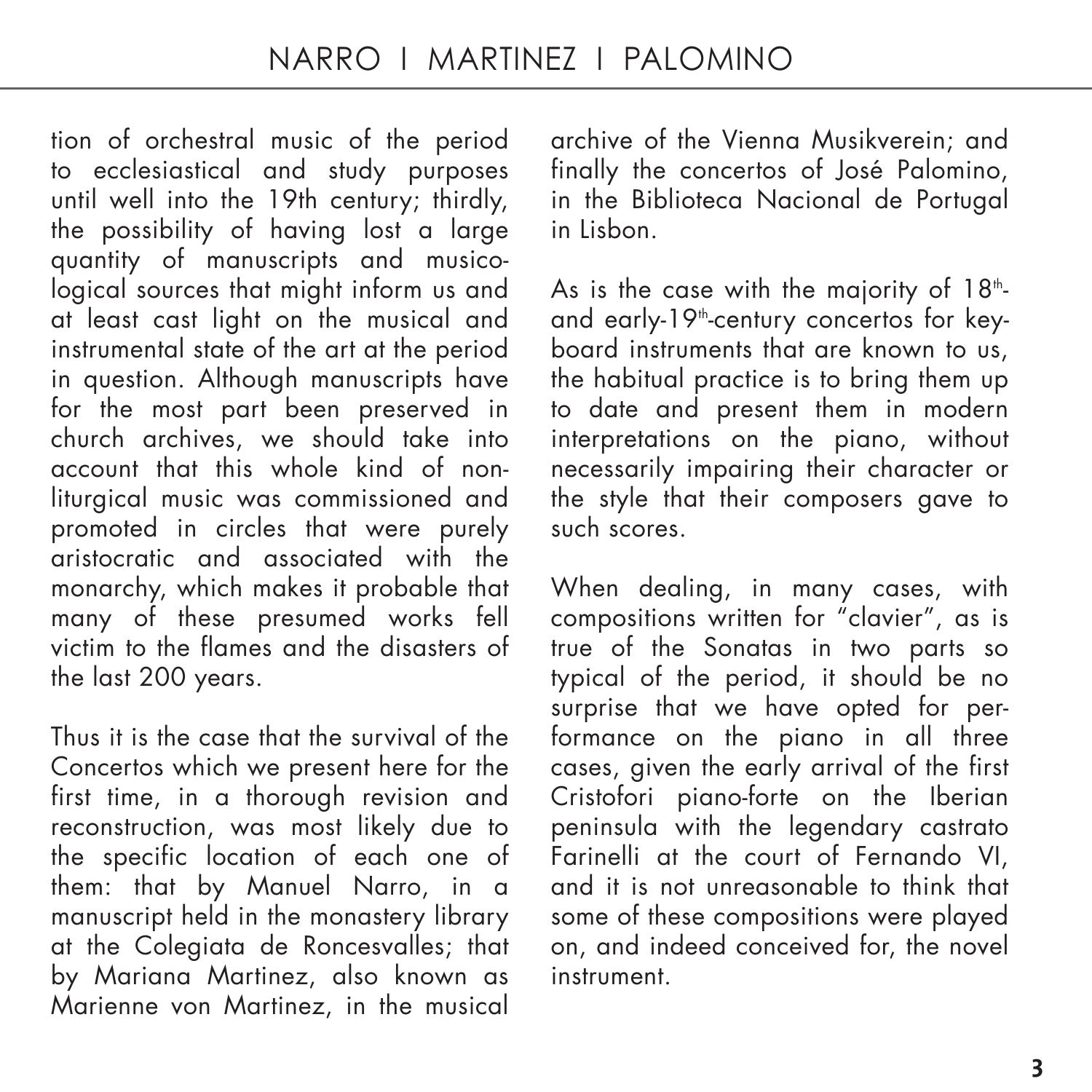### **MANUEL NARRO (1729-1776) – Piano Concerto in G Major**

Born in Valencia, Narro had his early education as a choirboy at the Colegio del Corpus Christi in his native city, entering the church school when he was nine. At the age of eighteen, Manuel was already playing pieces on the organ, being a pupil of Padre Francisco Vicente and succeeding to his position on his teacher's death.

Having been an organist in the provincial town of Játiva for a number of years, he obtained the post of organist at the Cathedral in Valencia in 1761 by competitive examination, although he resigned the position after a few months on account of poor health. He then returned to his former position as organist to the Colegiata de Játiva, where he most probably composed his only Concerto for clavier and orchestra in 1767, to give the date of the only known copy.

Manuel Narro died in Valencia on September 14, 1776, on returning from a stay in Madrid as organist at the convent of the Descalzas Reales.

Although the works of Narro have been scattered far and wide, some of the 80 surviving compositions were copied and played for part of the 19th century.

The manuscript of the Concerto for clavier and orchestra is preserved at the<br>Colegiata de Roncesvalles under de Roncesvalles the sigillum Música 28.531. Written in a purely galant style, the concerto consists of three rhythmically contrasting movements (fast-slow-fast), and has an accompaniment for string orchestra, albeit with some manuscript evidence of an early intention to incorporate a couple of horns.

It is intriguing to note that in the second movement, Andante giusto, the composer did not write out the solo part, on account of which Melani Mestre has prepared a reconstruction based on the original manuscripts.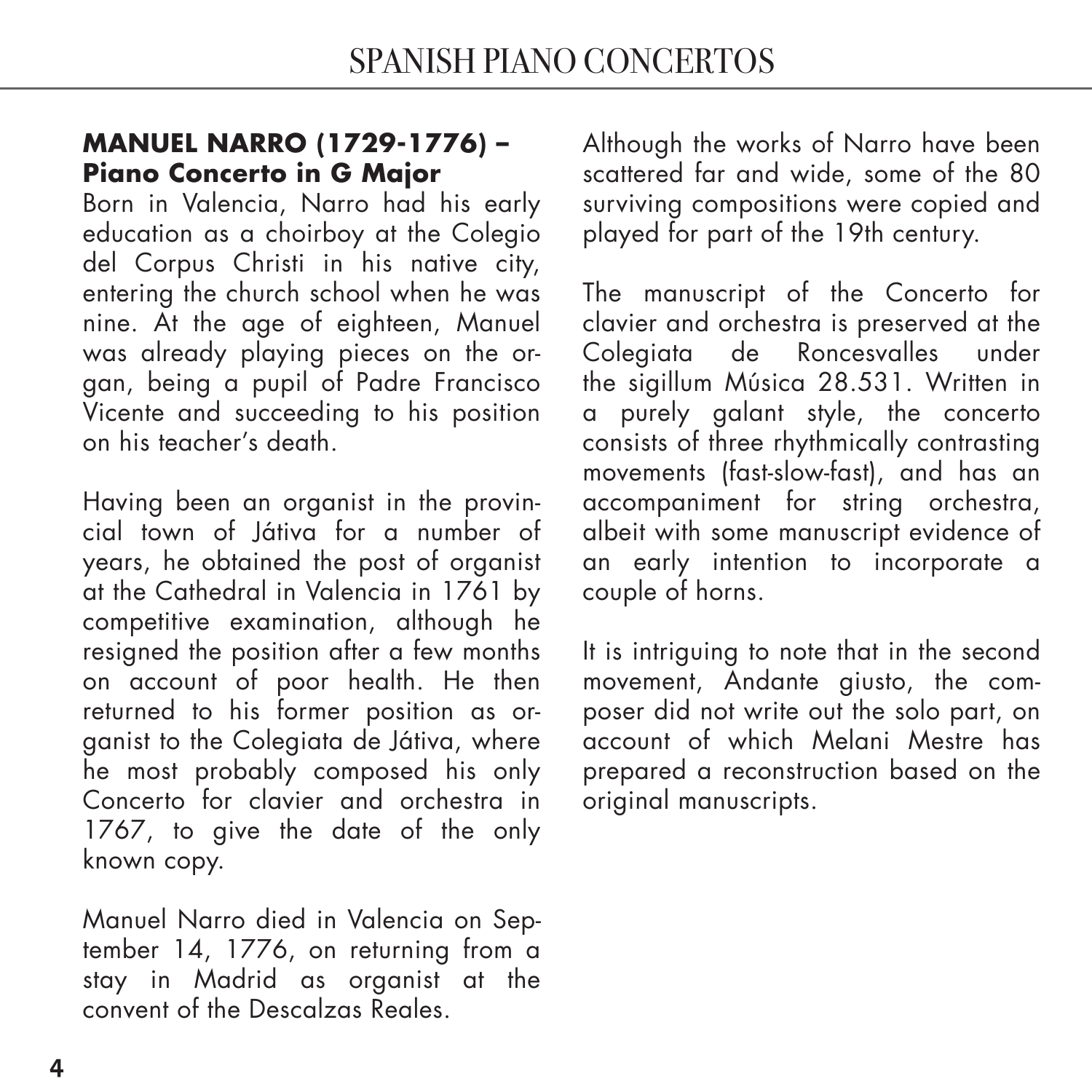#### **MARIANA MARTINEZ (1744-1812) – Piano Concerto in A Major**

Although born in Vienna, Mariana, or Marienne von Martines, as she is also known, was from a Spanish family in exile in Naples after the War of the Spanish Succession.

As a neighbour of the young Franz Joseph Haydn, both of them resident on Vienna's Michaelerplatz, she took harpsichord lessons from a very early age, and instruction in singing from Nicola Porpora, another neighbour of the Martinez family.

Mariana later continued her studies with Johann Adolph Hasse and Giuseppe Bonno, developing a brilliant career as harpsichordist and singer that led her to play for Austrian royalty and at the keyboard for four hands with Wolfgang Amadeus Mozart himself, who dedicated various works to her.

Mariana Martínez enjoyed great success as a composer and was acknowledged and praised throughout Europe. Her catalogue of works includes 4 concertos for piano and orchestra preserved at the Musikverein library, works which demonstrate her complete immersion as a woman in the late-18<sup>th</sup>-century musical life of Vienna and of Central Europe, whether as performer or as composer.

Mariana died in Vienna on December 13, 1812. She was an honorary member of the Accademia Filarmonica di Bologna and Doctor Honoris Causa from the University of Padua.

Her Concerto in A Major presented here comprises the three movements typical of Classical concertos: Allegro con spirito – Andante comodo – Allegro assai. The orchestration is for strings, two horns, and two oboes that aive way to two flutes in the second movement. The oboe part has been reconstructed by pianist and director Melani Mestre with reference to the original manuscripts.

Despite some decidedly Austrian features, the style of the Concerto exudes Italian influence, as do the many concertos of the great Carl Philipp Emanuel Bach; but it cannot escape the surge of Classicism already springing from the pens of Haydn and Mozart.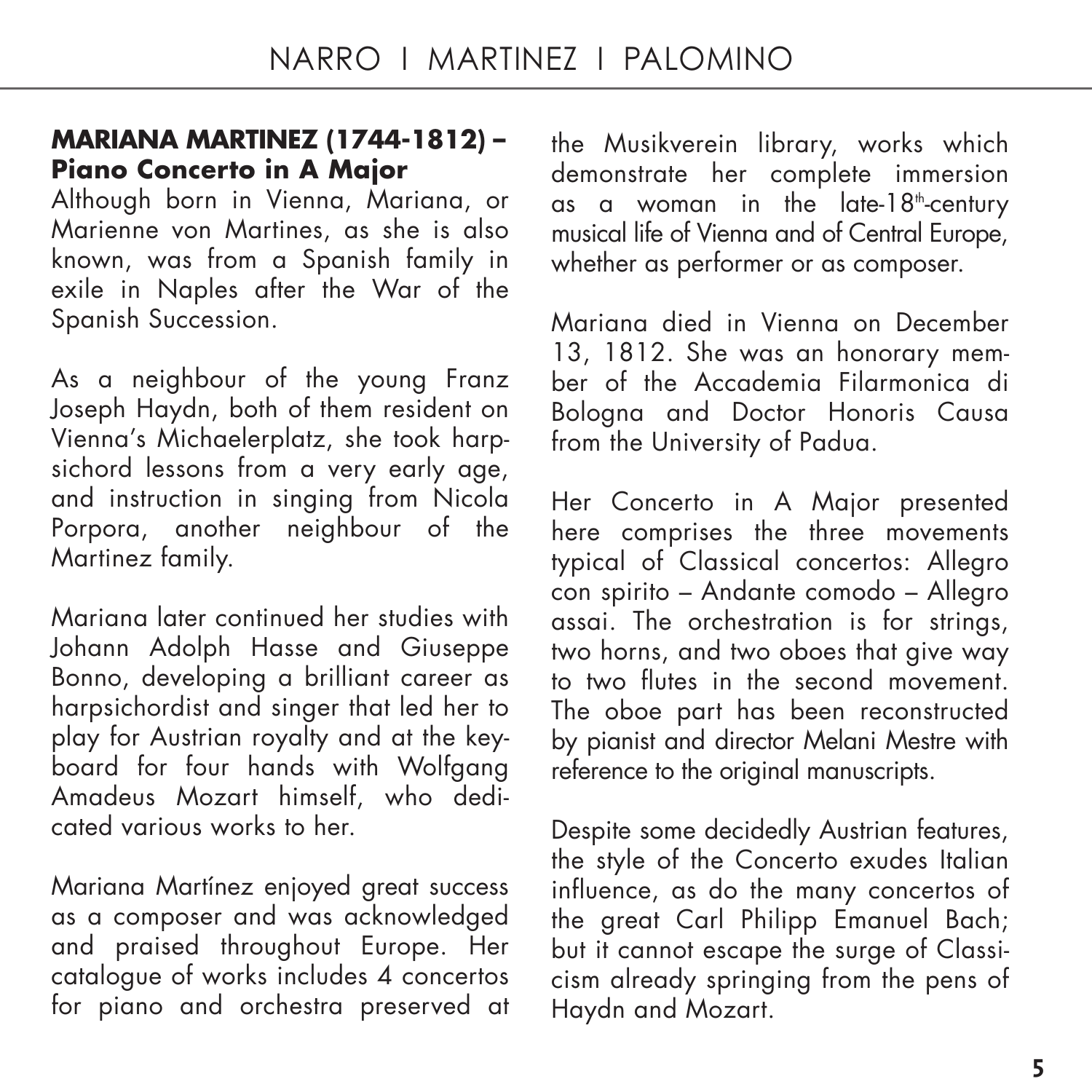# **JOSÉ PALOMINO (1755-1810) – Piano Concerto in G Major; Violin Concerto in G Major.**

A contemporary of Mozart, José Palomino was born in Madrid into a family of violinists originally from Zaragoza.

Palomino studied composition with Antonio Rodríguez de Hita (1722-1787) and in 1770 entered the violin section of the Real Capilla de Madrid, from which he absented himself in 1773 to care for his father and a little brother in Lisbon; he never returned, being accepted into the musical establishment of the Court of Portugal as a violinist.

In 1808 Palomino took the post of maestro de capilla at the Cathedral of Las Palmas on Gran Canaria, where he died in 1810.

The compositions of José Palomino have been preserved in large part in the Biblioteca Nacional de Portugal, in Lisbon: a sonata for piano, a piece for violin and piano, various string quintets, a Concerto for piano and orchestra and a Concerto for violin and orchestra, among other works.

His Concerto for piano was written in 1785, in the full bloom of Spanish and Portuguese Classicism. In the key of G Major, it is scored for piano-forte (or harpsichord) and string orchestra (or quintet).

Of the three piano concertos offered here, Palomino's is that which exhibits a strong link to Mozart's early compositions in the genre, with a clear sense of Classical style, transparent, balanced, interweaving the solo parts with the orchestral in more of a chamber style than in Narro's concerto, where the"solos" and "tutti" alternate in a less connected manner. It is clear that Palomino has a sound knowledge of sonata form and of the Central European concertante style, being in full command of the language and the conventions governing the initial orchestral exposition of the theme.

The concerto displays melodies and rhythms with a strong Spanish character, above all in the first movement, bordering on certain recollections of Boccherini in Madrid. The Rondo of the third movement recalls the almost Hungarian mood of Haydn's Concerto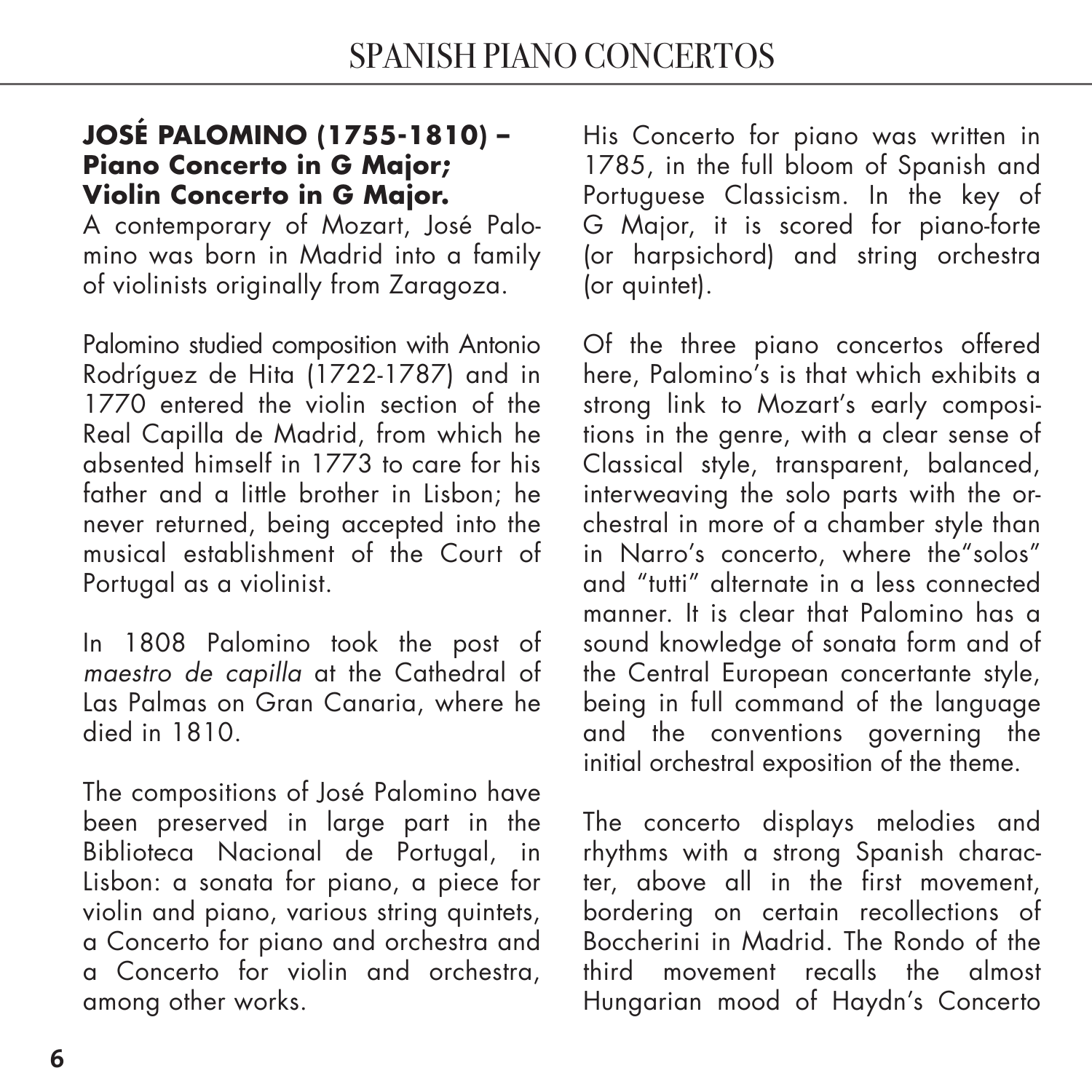in D Major, while the eminently cantabile central Andante possesses a wonderful lyricism.

As for the Concerto for violin and orchestra, also held in Lisbon's National Library, it may well have been written in the 1770s, when Palomino was already in Portugal. True, the orchestral parts were made in 1804, but they are consistent with the assumption that José Palomino himself will have played this concerto many years before to various audiences at numerous locations in Lisbon.

It is worth mentioning that this concerto was most probably plagiarized by two other composers who were Palomino's contemporaries: Joseph Bologne, Chevalier de Saint-Georges (1745-1799) and Fernando Sor (1778- 1839), although it is difficult to ascertain the reason for such interest or to find the guiding thread linking one work with the next in such diverse countries as Portugal, France and Italy.

What is undeniable is the enormous appeal of this Concerto, written like the piano work in the key of G Major, and again laid out in three movements: Allegro – Largo moderato – Rondo, the last of these exhibiting a clear stylistic affinity with the third movement of the piano concerto. The work shows his sound arasp of violin technique, making it a thoroughly eloquent example of the Classical concerto genre, a piece "made to measure" as it were, for him to perform on various occasions outside the orbit of the Portuguese royal court. Melodic influences of Spanish character are evident throughout the concerto, notably in the final Rondo, where they are blended harmonically with passages that demonstrate an extensive knowledge of the repertoire for violin.

> **Melani Mestre**  Pianist · Orchestral Conductor · Composer · Musical Investigator

Translation: Janet and Michael Berridge, Berlin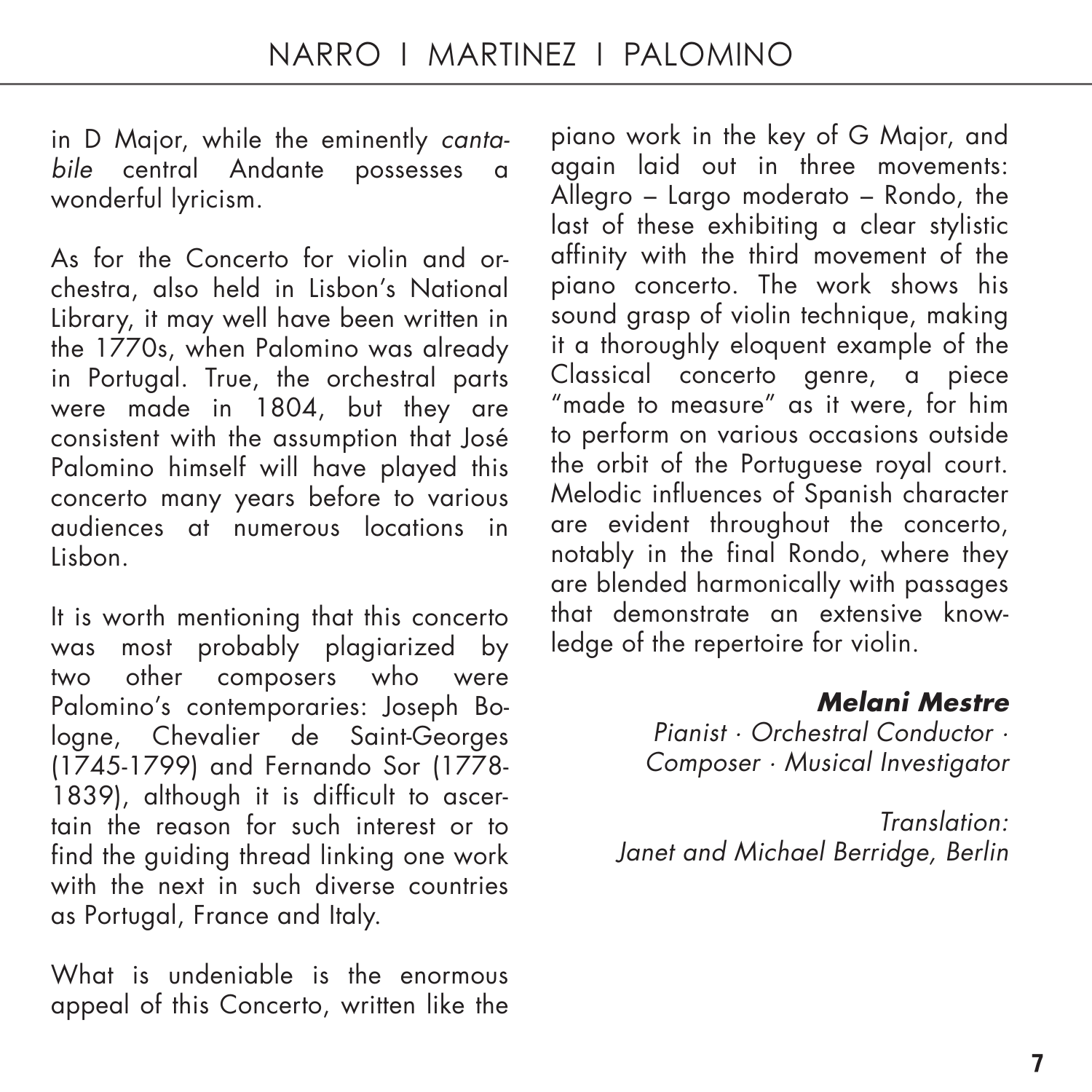# SPANISH PIANO CONCERTOS



# **MELANI MESTRE · pianist**

Hailed by international critics as **"A truly virtuoso musician of the world elite"** ("The Daily Telegraph" – 1997, London / "Ziua" - 1998, Bucharest), since debuting with the Dortmund Festival Orchestra in 1998, performing Rachmaninov's Piano Concerto No.2, Melani Mestre has risen to become one of the most internationally acclaimed pianists and conductors of his generation.

Under the seasoned tutelage of **José A. Calvo** and **Alicia de Larrocha**, themselves disciples of **Frank Marshall**, Melani directly inherited the cherished **Catalan Piano Tradition of Enrique Granados**.

Commanding **a vast repertoire of more than 100 concertos for piano and orchestra** by Spanish composers (Granados, Malats, Albéniz, Blancafort, Falla, Cassadó, J. Gómez, E. Serrano, Molleda, etc), Ukrainian composers (Kosenko, Lyudkyevich, Bilash, Barvinsky) and others including Ástor Piazzolla, Xaver Scharwenka, Nikolai Medtner and Ignaz Paderew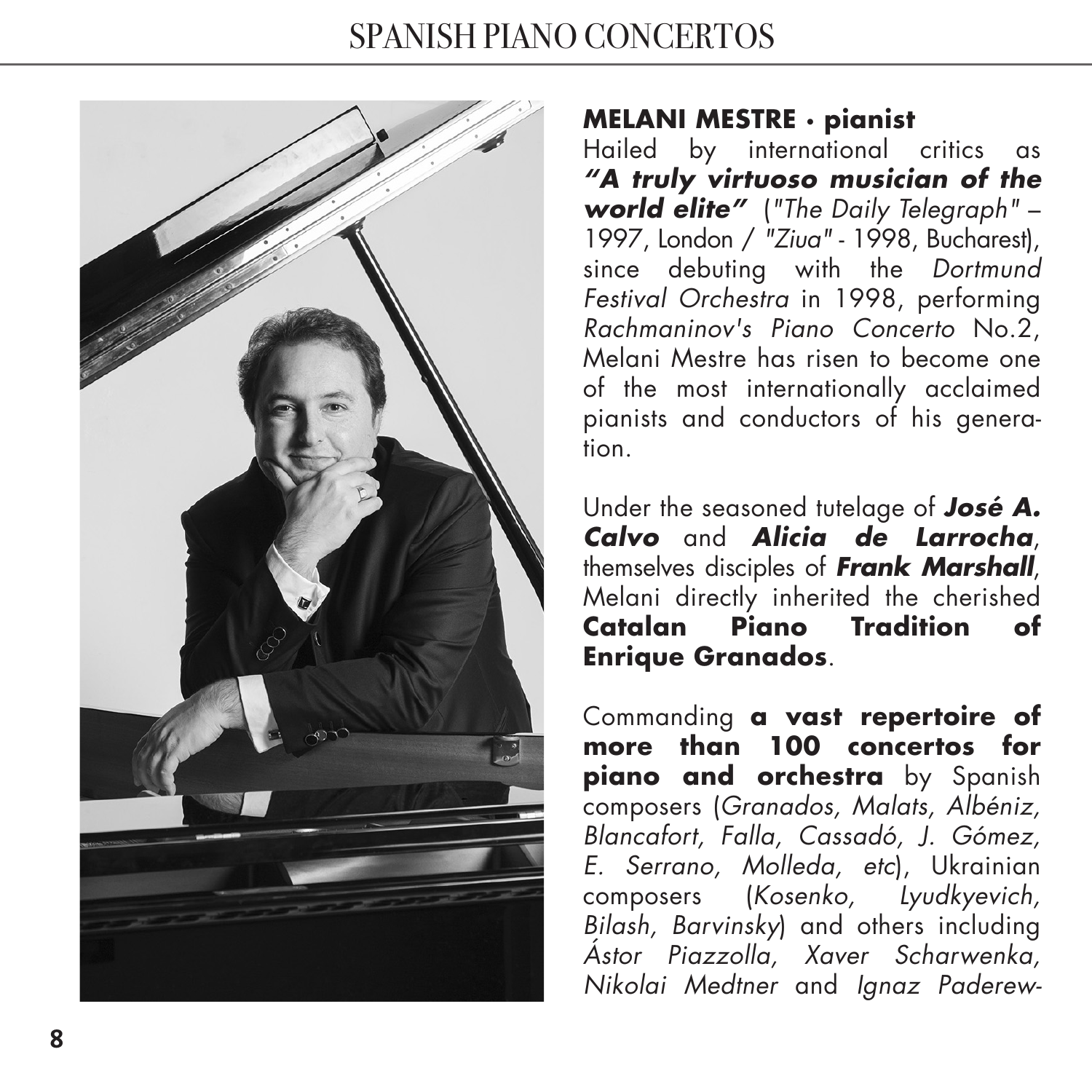sky, Melani tenaciously champions the little known and oft neglected hidden treasures of Spanish and International Classical Music repertoire, showcasing them in his performances as a solo pianist, in chamber music, and as an orchestral conductor.

Successfully combining the role of both pianist and conductor, Melani Mestre's collaborations are a catalogue of over 80 of the world leading orchestras, including the London Symphony Orchestra, London Festival Orchestra, BBC Symphony Orchestra, Mexico City Philharmonic Orchestra, Mexico State Symphony Orchestra, Moscow Philharmonic Orchestra, Warsaw Philharmonic Orchestra, National Symphony Orchestra of Cuba, Czech National Symphony Orchestra, Wiener Kammerochester, Prague Chamber Orchestra, Rumanian National Philharmonic Orchestra, Aguascalientes Symphony Orchestra, Iasi Philharmonic Orchestra, Israel Netanya Kibbutz Orchestra, Istanbul Chamber Orchestra, etc.

Among Melani's musical projects, highlights include his revelational

**discovery** in 2009 of previously unpublished and unfinished manuscripts of **Enrique Granados' Concerto for Piano and Orchestra**. Subsequently **edited and completed by Melani Mestre**, the work was **premiered** worldwide by himself, accompanied by the **Lviv Symphony Orchestra**, at the Lviv Philharmonic Concert Hall, Ukraine in 2010 – the same year the work was **published by** the **Editorial Boileau** Publishing House, Barcelona.

Melani Mestre also completed the landmark **first-ever recording** of the concerto, accompanied by the **BBC Scottish Symphony Orchestra** under the baton of maestro **Martyn Brabbins** for the British record label. **Hyperion Records**. This project also included another worldwide first recording of Isaac Albéniz' Rapsodia Española op.70 in its original version, orchestrated by Albéniz, which, along with the Concierto Fantástico op.78 was also discovered by Melani.

Within his capacity as a composer, Melani's portfolio contains impressive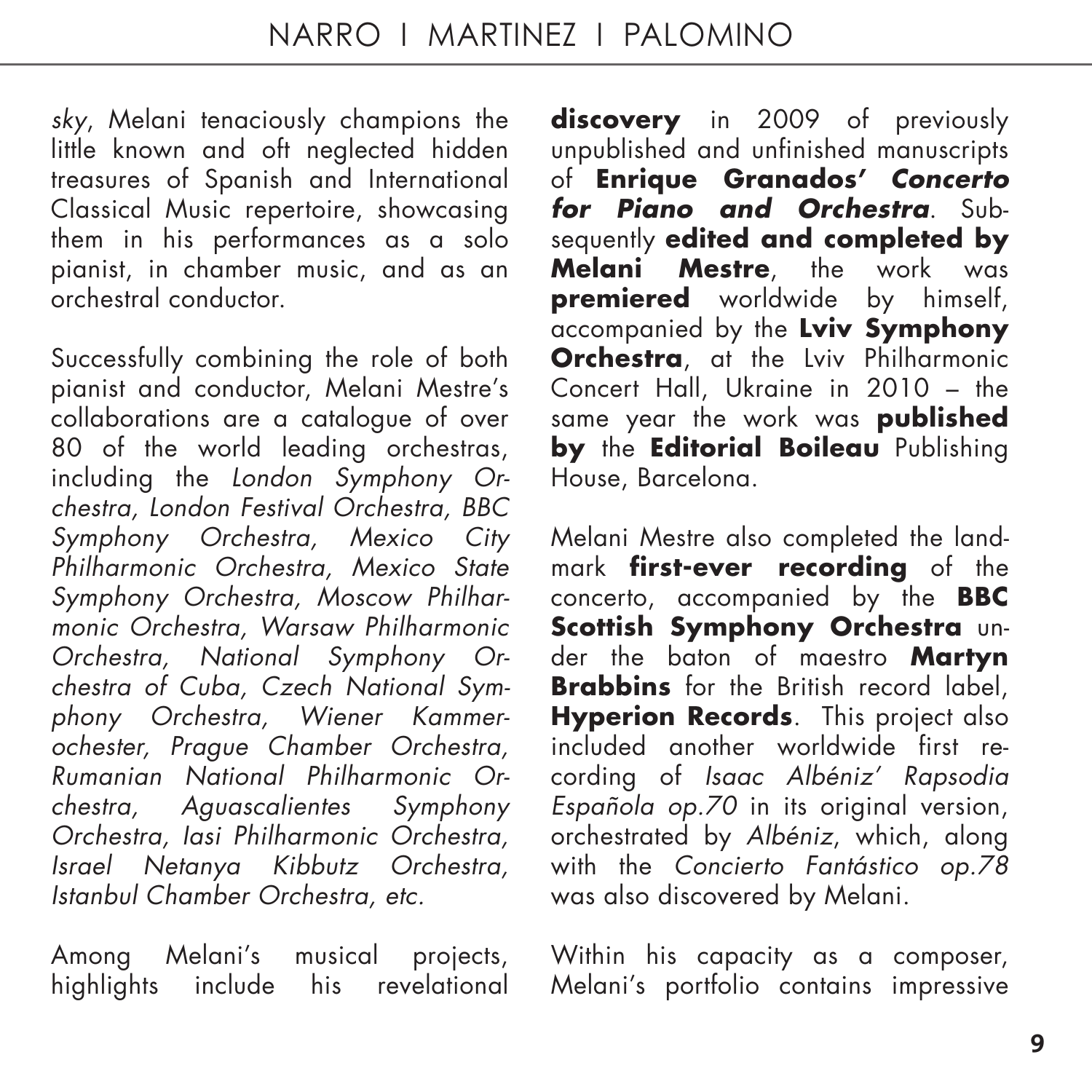works spanning opera, chamber music, instrument solos, concertos, film scores, outstanding among which are the recent **"Hollywood Concerto"**, for violin and orchestra (premiered by **José Adolfo Alejo** and Aguascalientes Symphony, Mexico, on 2019), **"Concertango"**, for piano and orchestra (premiered on 2014 at the Palau de la Música, Barcelona), the **"Violintango Concerto"** (concerto for violin and orchestra premiered in 2010, Ed. Boileau), **"Suite Exotique"** (Ed. Boileau), for Cello solo, **"Festive Overture, on folk Ukrainian themes"** (premiered at the 3rd Improvizacia Festival with Lviv Symphony), **"Catalan Overutre: El bosque de las hadas"** (premiered by the Gdansk Baltic Philharmonic in 2007) and the opera **"Don Juan, príncipe de las tinieblas"**, premiered in Barcelona in 2005 with a libretto by Josep Palau i Fabra.

On the 5th of January 2019 the **St. Petersburg Philharmonic Society** has premiered in Russia Melani's **"Violintango Concerto"** at the **Great Hall** of the Philharmony, after its

premiere in Switcherland (2016) by *Ensemble Eperanza* and in Poland (2017) by the **"Archetti" Chamber Orchestra**.

Recently, on the  $13<sup>th</sup>$  of February 2020, Melani Mestre has presented the **world premiere** of the **Joaquim Malats Piano Concerto** accompanied by the<br>Pazhardzik Symphony Orchestra Symphony Orchestra (Bulgaria) under the baton of Maestro Grigor Palikarov.

At the age of only 25, Melani won a professorship at the **Piano Chair** of Escuela Superior de Música de Cataluña **(ESMUC)**. Nowadays he is Director of the **Barcelona International Music Academy**, leading the Piano and Conducting Departments, and Piano Professor at the **Progreso Musical** Conservatory in Madrid.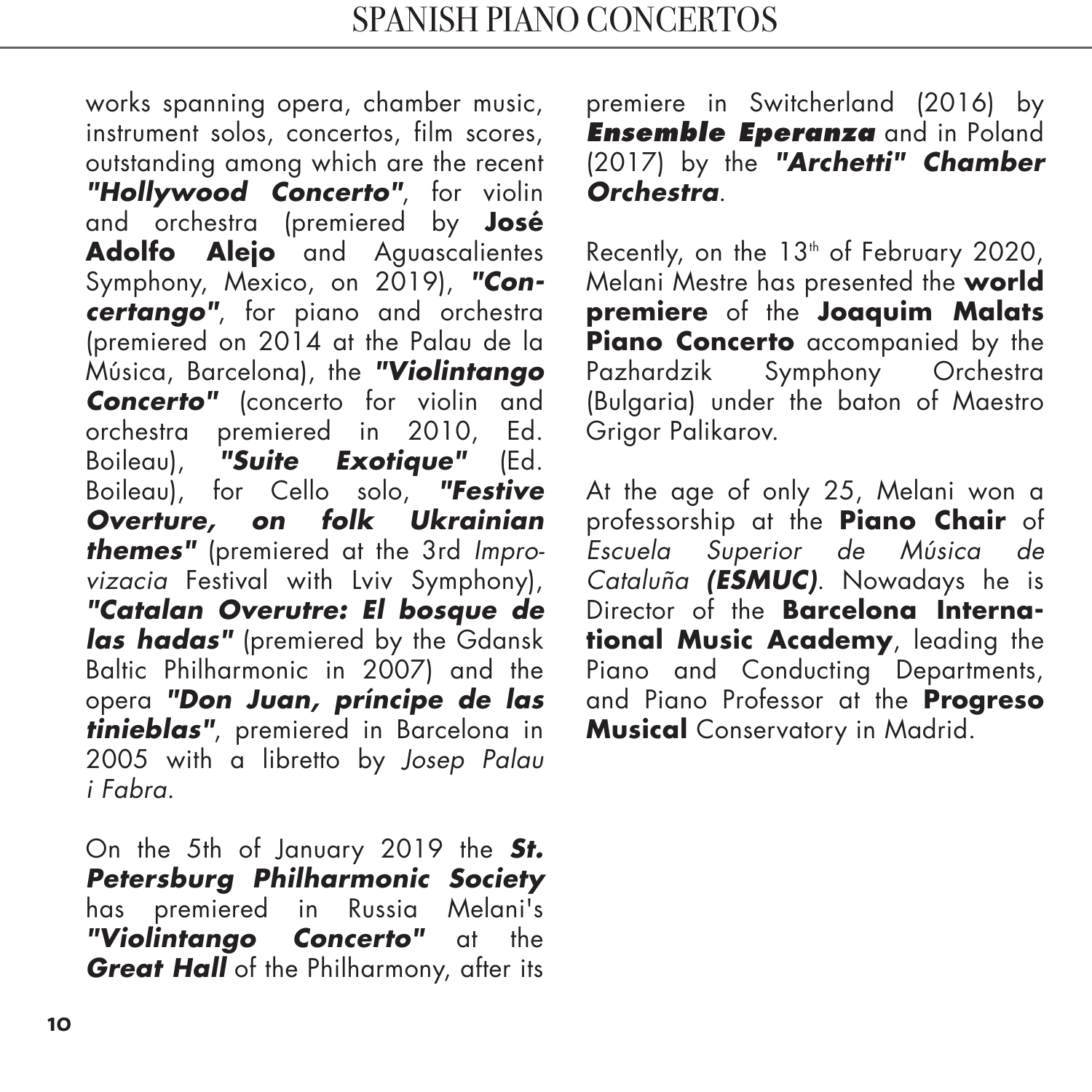# **SPANISH PIANO CONCERTOS**

"Desconocido" sería el mejor adjetivo a la hora de definir el panorama musical en torno a los conciertos para piano (cembalo) y orquesta españoles de prácticamente todo el siglo XVIII y principios del XIX, lo que vendría a ser el Clasicismo Español.

Alguien se preguntará: dónde están los conciertos españoles para solista dedicados a los instrumentos de tecla con acompañamiento de orquesta? Pues bien, la respuesta es fácil: los pocos que han existido, o de los que se tiene constancia, han tardado más de 200 años en salir a la luz.

Exceptuando obras como los Quintetos para clave y cuerda del Padre Antonio Soler, conservados en el Archivo Musical del Monasterio de San Lorenzo de El Escorial (Madrid) y editados por primera vez en 1933 por Robert Gerhard en Barcelona, lo más cercano a un concierto para clave de lo que se tenía constancia, hasta los últimos años no han salido a la luz algunos de los pocos Conciertos de los que hemos encontrado manuscritos, todos ellos

presentes en este disco por primera vez.

Y es que con la abrumadora cantidad de Sonatas y otras obras dedicadas a la música para tecla, ya sea para clave, clavicordio, virginal, órgano o cualquier instrumento de tecla de esta época que se preste, cuesta creer que toda esta legión de grandes compositores, tanto autóctonos como venidos de fuera, no dedicaran sus esfuerzos en aplicar su destreza musical al servicio del género Concierto, tal y como lo conocemos en casi toda Europa.

Cierto es que podemos encontrar en España con mayor facilidad conciertos clásicos para violín que no para tecla, hecho que nos parece más que anecdótico si lo comparamos con la enorme<br>producción de los compositores de los compositores barrocos y clásicos centroeuropeos de la misma época, ya sean conocidos o no.

Y es que la razón de ello puede ser por varios motivos: el primero, la pràctica ausencia y escasez de orquestas o grupos orquestales que pudieran inter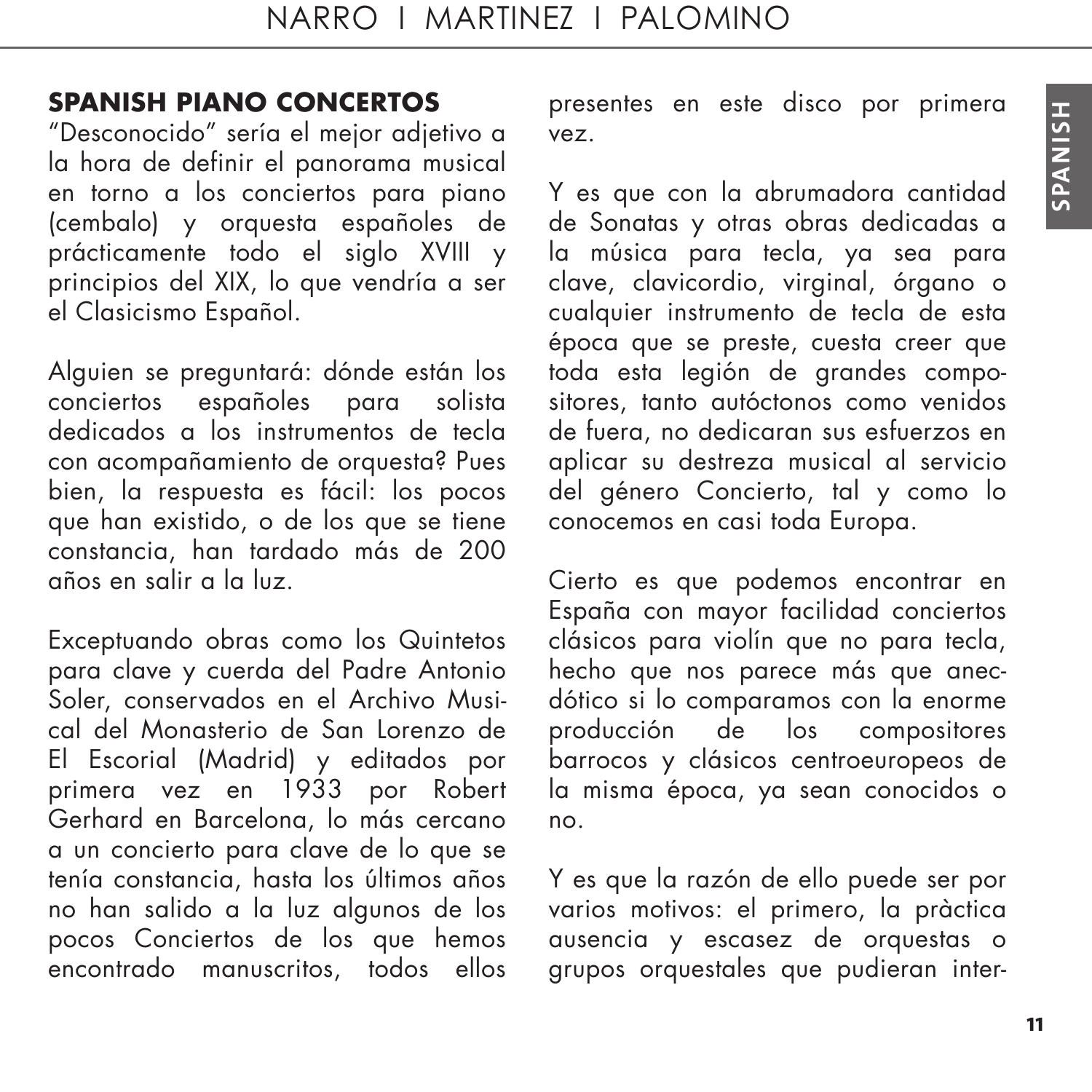pretar este repertorio; el segundo, el subyago de la música orquestal de la época al servicio eclasiástico y literario hasta bien entrado el siglo XIX; en tercer lugar, la posibilidad de haber perdido una gran cantidad de manuscritos y fuentes musicológicas que nos informen e ilustren, como mínimo, de la realidad musical e instrumental que había en la época. Aunque la mayor parte de manuscritos se han conservado en archivos eclesiásticos, tengamos en cuenta que todo este tipo de obras no litúrgica eran auspiciadas y promovidas en los ámbitos puramente aristocráticos y selectos de la monarquía, motivo por el cual, es probable que muchas de estas posibles obras fueran pasto de las llamas y de los infortunios de los últimos 200 años.

Tanto es así, que muy probablemente, la suerte de los Conciertos que hoy presentamos por primera vez, en una revisión y reconstrucción exhaustiva, ha sido la localización específica de cada uno de ellos: el de Manuel Narro, en manuscrito conservado en la Colegiata de Roncesvalles; el de Mariana Martinez, también llamada Marienne

von Martinez, en el archivo musical del Musikverein de Viena; y finalmente los conciertos de José Palomino, en la Biblioteca Nacional de Portugal en Lisboa.

Al igual que ocurre con la mayoría de conciertos para instrumentos de tecla que conocemos de los siglos XVIII y principios del XIX, es pràctica habitual el hecho de actualizarlos y presentarlos a través de interpretaciones modernas al piano, sin que por ello se desvirtúe la esencia o el estilo que sus compositores plasmaron en dichas partituras.

Al tratarse, en muchos casos, de composiciones escritas para "tecla", tal y como ocurre con las Sonatas bipartitas tan típicas de esta época, no es de extrañar que hayamos optado por la interpretación pianística en todos los tres casos, ya que se conoce la muy temprana incursión del primer pianoforte de Cristofori en la Penísula Ibérica de la mano del mítico castrati Farinelli en la corte de Fernando VI, y no es raro pensar que algunas de estas composiciones se interpretaban, y se pensaban ya, en el moderno instrumento.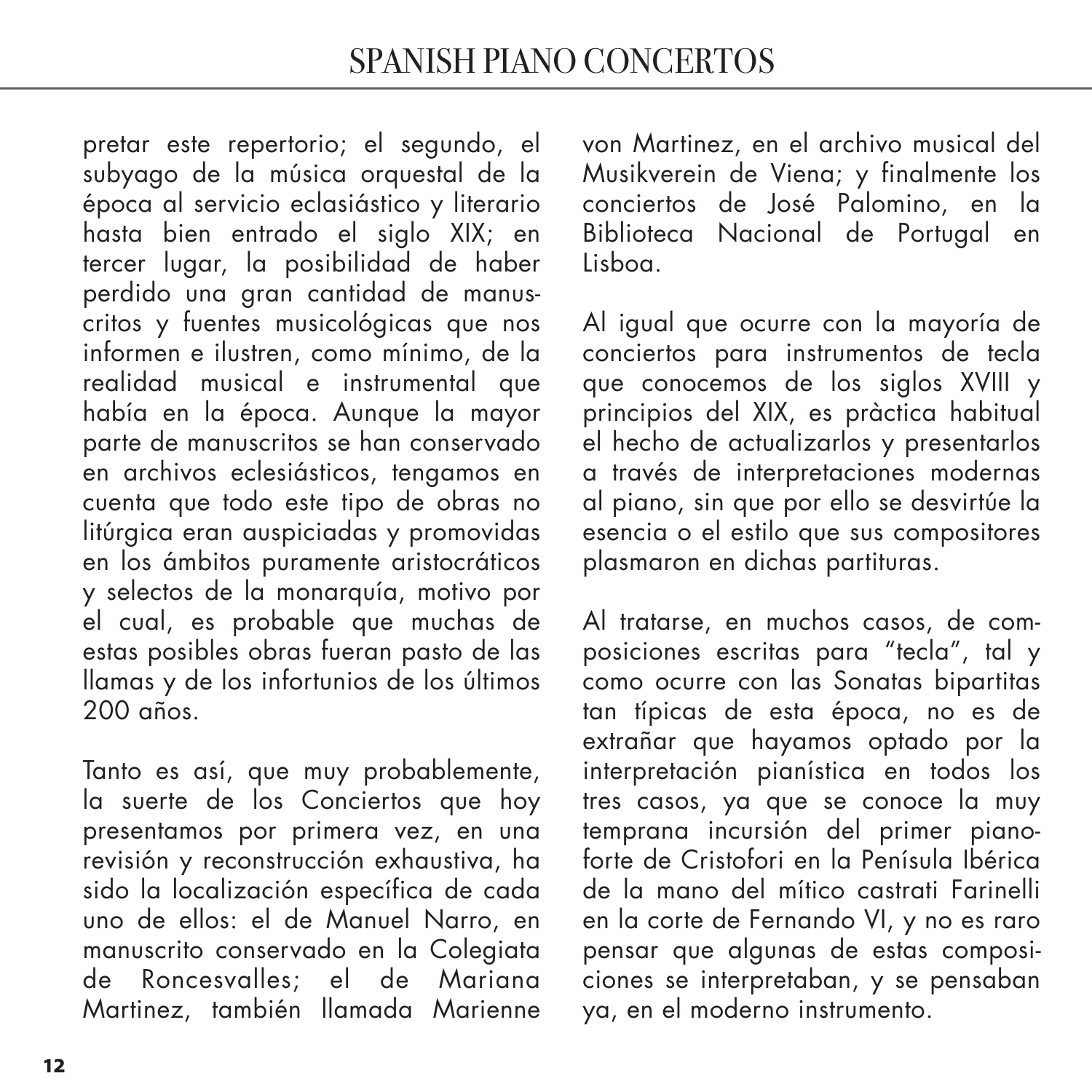### **MANUEL NARRO (1729-1776) – Piano Concerto in G Major**

Nacido en Valencia, Narro se formó como infante de coro en el Colegio del Corpus Christi de Valencia, donde entró con nueve años. Cumplidos los dieciocho Manuel ya interpretaba piezas al órgano, siendo alumno del Padre Francisco Vicente, ocupando su lugar a la muerte de este.

Después de ser organista en Játiva durante unos años, logró el cargo de organista de la Catedral de Valencia en 1761 por oposición, aunque renunció al cabo de unos meses por problemas de salud. Regresó entonces a su antiguo puesto de organista en la Colegiata de Játiva, donde muy probablemente compusiera su único Concierto para clave y orquesta en 1767, fecha en la data la única copia conocida.

Manuel Narro murió en Valencia el 14 de setiembre de 1776, al cabo de haber regresado de una estancia en Madrid como organista de las Descalzas Reales.

Aunque la obra de Narro está bastante dispersa, algunas de las 80 composiciones que se conservan fueron copiadas e interpretadas durante parte del siglo XIX.

El manuscrito del Concierto para clave y orquesta se conserva en la Colegiata .<br>Roncesvalles con la Música 28.531. Escrito en un estilo puramente galante, el Concierto consta de tres movimientos rítmicamente contrastantes (rápido-lento-rápido), y cuenta con un acompañamiento de orquesta de cuerda, aunque en algún manuscrito puede verse la primera intención de incorporar un par de trompas.

Curioso es el hecho que en el segundo movimiento, Andante giusto, el compositor no escribió la parte de solista, motivo por el cual, Melani Mestre ha realizado una recreación de la misma, partiendo de los manuscritos originales.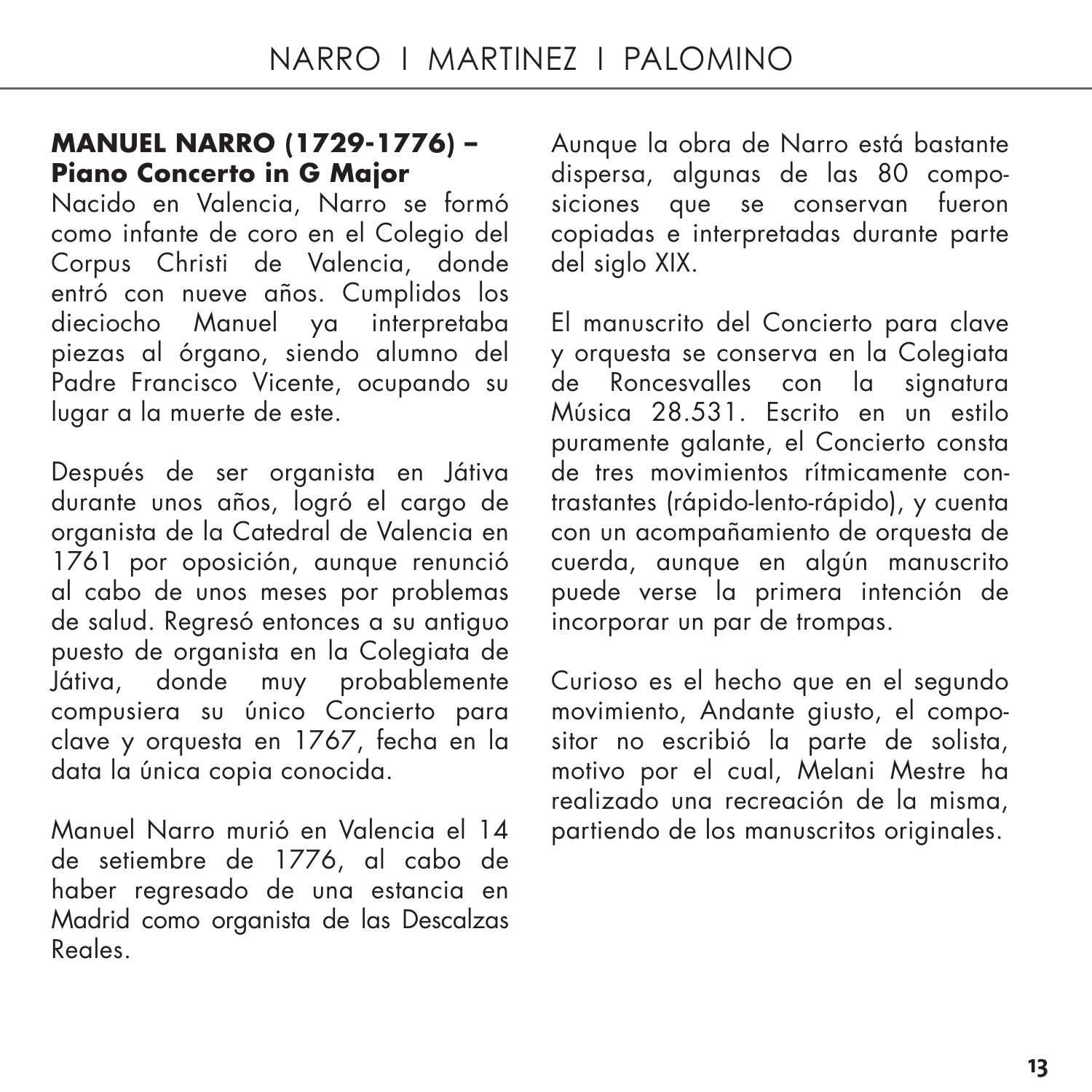## **MARIANA MARTINEZ (1744-1812) – Piano Concerto in A Major**

Aunque nacida en Viena, Mariana, o Marienne von Martines, como se hacía llamar, era de família española exiliada en Nápoles después de la Guerra de Sucesión.

Siendo vecina del joven Franz Joseph Haydn, ambos residentes en la Michaelerplatz de Viena, tomó clases de clave de su parte desde muy temprana edad, así como de canto de la mano de Nicola Porpora, también vecino de la família Martinez.

Más adelante Mariana prosiguió sus estudios con Johann Adolph Hasse y Giuseppe Bonno, desarrollando una magnífica carrera como clavecinista y cantante que la llevó a tocar para la realeza austríaca e incluso a cuatro manos con el mismo Wolfgang Amadeus Mozart, quien le dedicó varias obras.

Mariana Martínez cosechó grandes éxitos como compositora, siendo reconocida y elogiada en toda Europa. De su catálogo podemos destacar 4

conciertos para piano y orquesta conservados en el archivo musical del Musikverein, que demuestran la plena incursión de la mujer dentro de la vida musical vienesa y centroeuropea de la época, tanto como intérprete como compositora.

Mariana murió el 13 de diciembre de 1812 en Viena, siendo miembro honoraria de la Academia Filarmónica de Bologna y Doctor Honoris Causa por la Universidad de Padova.

El Concierto en La Mayor aquí presentado consta de los tres movimientos típicos de los conciertos clásicos: Allegro con spirito – Andante comodo – Allegro assai. La orquestación incorpora dos oboes, que se convierten en dos flautas en el segundo movimiento, dos trompas y cuerda. La parte de oboes ha sido reconstruida por el pianista y director Melani Mestre a través de los manuscritos originales.

El estilo del Concierto, aún con ciertas influencias plenamente austríacas, respira influencia italiana, al igual que el gran Carl Philipp Emanuel Bach en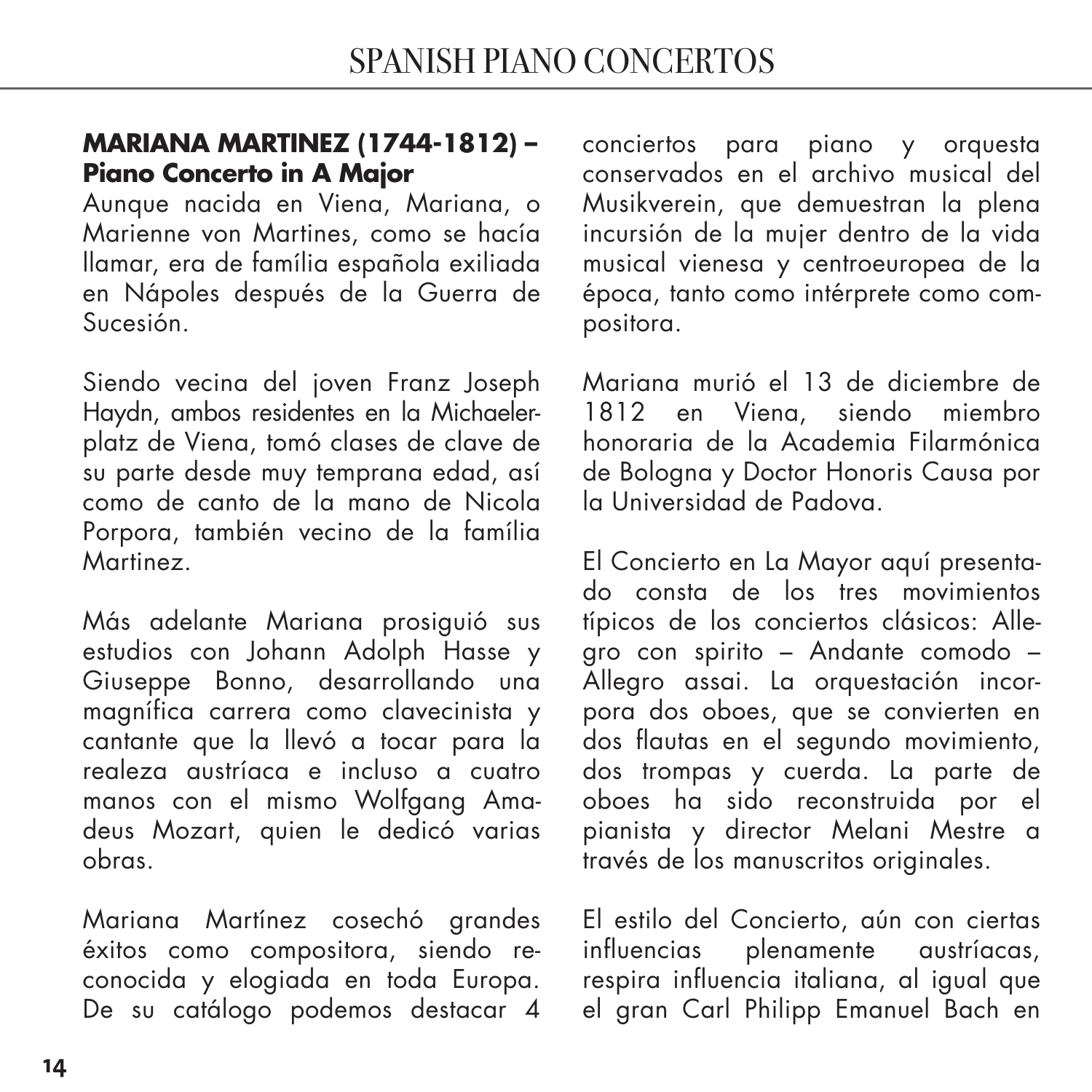sus innumerables conciertos, aunque no deja escapar los avatares del clasicismo que se irá gestando de la mano de Haydn y Mozart.

#### **JOSÉ PALOMINO (1755-1810) – Piano Concerto in G Major; Violin Concerto in G Major.**

Contemporáneo de Mozart, José Palomino nació en Madrid, de familia de violinistas originarios de Zaragoza.

Palomino estudió composición con Antonio Rodríguez de Hita (1722- 1787) y en 1770 entró como violinista a formar parte de la Real Capilla de Madrid, de donde se ahuyentóa Lisboa en 1773 para cuidar de su padre y un hermano pequeño, sin regresar y permaneciendo allí como violinista de la Capilla de la Corte de Portugal.

En 1808 Palomino aceptó el cargo de maestro de capilla de la Catedral de Las Palmas de Gran Canarias, donde murió en 1810.

Las composiciones de José Palomino se conservan en gran medida en la Biblioteca Nacional de Portugal, en Lisboa: una sonata para piano, una obra para violín y piano, varios quintetos para cuerda, un Concierto para piano y orquesta y un Concierto para violín y orquesta, entre otras obras.

El Concierto para piano está fechado en 1785, en pleno clasicismo español y portugués. Escrito en la tonalidad de Sol Mayor, está escrito para piano-forte (o clave) y orquesta (o quinteto) de cuerda.

De los tres conciertos para piano aquí presentados, el de Palomino es el que presenta una mayor conexion a las primeras composiciones Mozartianas para piano y orquesta, con un claro sentido del estilo clásico, transparente, equilibrado, interaccionando los papeles solísticos con los orquestales de forma más camerística que en el concierto de Narro, donde se alternaban los "solos" y los "tutti" de manera más inconexa. Queda patente el conocimiento de Palomino de la forma Sonata y del estilo concertante centroeuropeo, dominando plenamente el lenguaje y los convencionalismos en cuanto a la exposición orquestal inicial del tema.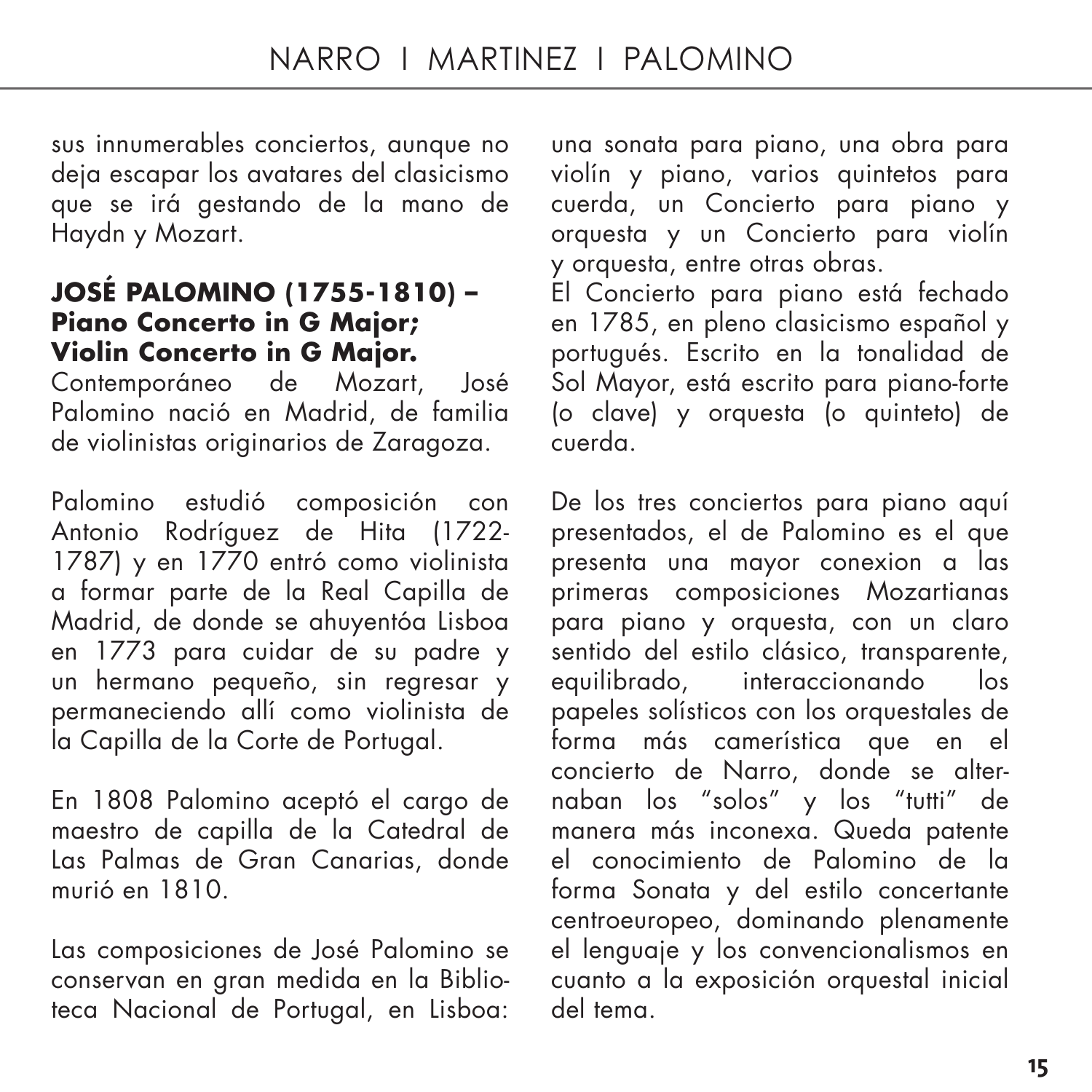El concierto cuenta con melodías y ritmos de fuerte caracter español, sobretodo a lo largo del primer movimiento, al margen de ciertas reminiscencias del Boccherini madrileño. En el tercero, el Rondó recuerda a espíritu casi húngaro del Concierto en Re Mayor de Haydn, mientras que el Andante central es de un lirismo y un cantabile excelentes.

En cuanto al Concierto para violín y orquesta, conservado también en la Biblioteca Nacional de Portugal en Lisboa, está posiblemente escrito en la década del 1770, cuando Palomino ya se encuentra en Portugal. Aunque las partituras estén fechadas en 1804, hay constancia de que el propio José Palomino había interpretado muy anteriormente y en numerosas ocasiones dicho concierto en distintas parroquias y otros emplazamientos de Lisboa.

Cabe mencionar que dicho concierto fue, muy probablemente, plagiado por otros dos compositores contemporáneos de Palomino: Chevalier de Saint Georges (1745-1799) y Ferran Sor (1778-1839), aunque es complicado

descubrir el motivo de dicho interés y hallar el hilo conductor de una obra a la otra en países tan dispares como Portugal, Francia e Italia.

Lo que sí que es innegable es el enorme atractivo de este Concierto, escrito también en la tonalidad de Sol Mayor, como el de piano, y estructurado en tres movimientos: Allegro – Largo moderato – Rondó, este último con una claro parentesco estilístico com el tercer movimiento del concierto de piano. Denota el alto grado de conocimiento técnico del violín, así como una idea muy clásica y elocuente del género concierto, una obra casi "hecha a medida", para poderla interpretar él mismo en las distintas ocasiones fuera del ámbito de la Capilla Real Portuguesa. Las influencias melódicas de caracter español también florecen a lo largo de la obra, sobretodo en el Rondó final, donde se mezclan armónicamente con sucesiones que evidencian un extenso conocimiento del repertorio violinístico.

# **Melani Mestre,**

Pianista · Director de Orquesta · Compositor · Investigador Musical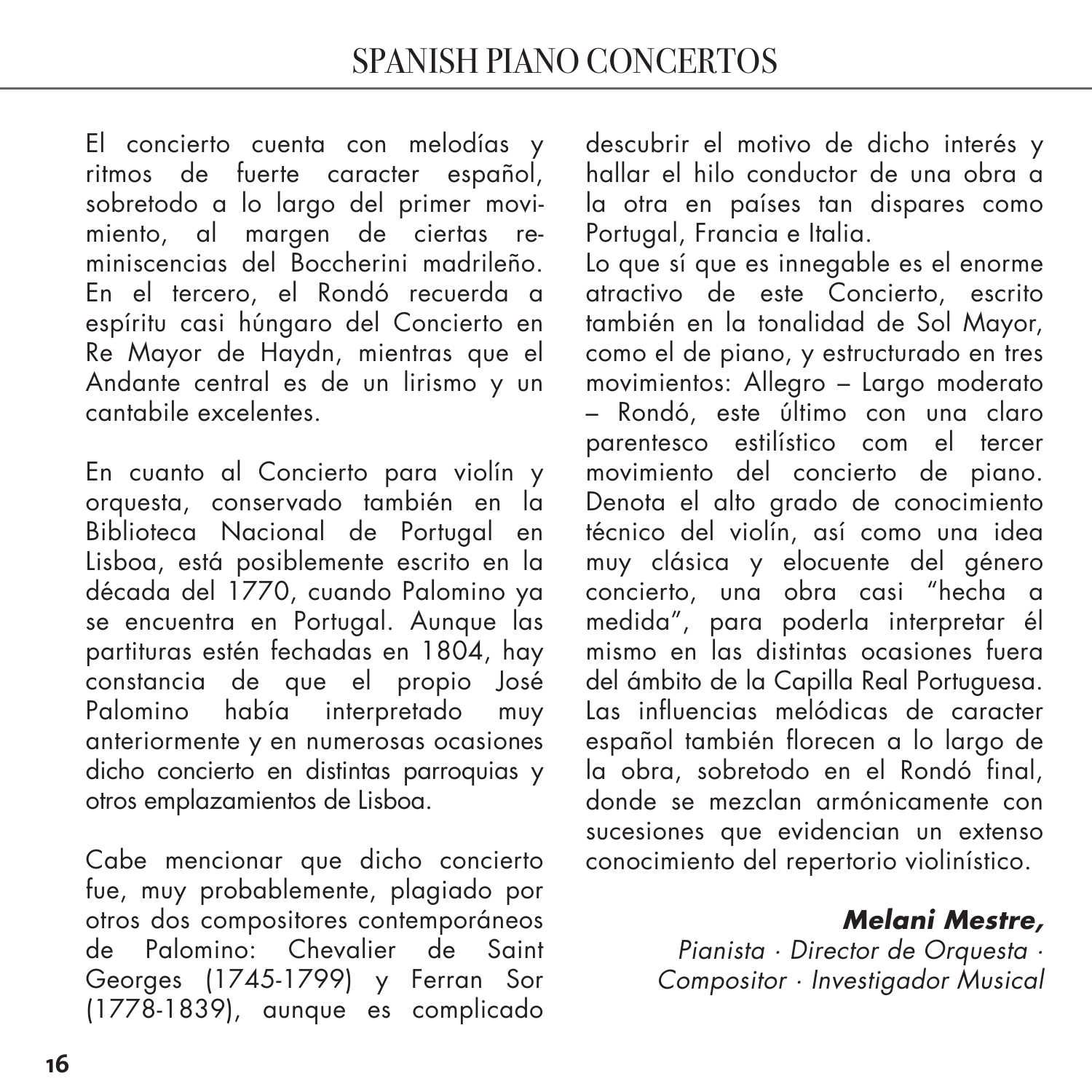### **MELANI MESTRE piano**

Reconocido como **"uno de los músicos virtuosos de la élite mundial"** por la crítica internacional ("The Daily Telegraph" - 1997, London / "Ziua" - 1998, Bucharest), Melani Mestre nació en Barcelona en 1976.

Heredero directo de la Tradición Pianística de Enrique Granados a través del maestro **José A. Calvo y Alicia de Larrocha**, ambos discípulos de Frank Marshall, Melani Mestre es considerado como uno de los pianistas y directores de orquesta más reconocidos a nivel internacional de su generación.

Desde su debut con la **Dortmund Festival Orchestra** en 1998 interpretando el Segundo Concierto para <sup>p</sup>iano y orquesta de Rachmaninoff, muchas han sido las colaboraciones con algunas de las mejores orquestas del mundo, tanto en su faceta de pianista solista como en la de director de orquesta, entre las que podemos destacar: London Symphony Orchestra, London Festival Orchestra, BBC Sym<sup>p</sup>hony Orchestra, Moscow Philharmonic

Orchestra, Moscow Chamber Orchestra, Wiener Kammerochester, Prague Chamber Orchestra, Brasitlava Symphony Orchestra, Warsaw Philharmonic Orchestra, National Symphony Orchestra of Cuba, Rumanian National Philharmonic Orchestra, Bulgarian National Symphony Orchestra, Iasi Philharmonic Orchestra, Brno Philharmonic Orchestra, Bari Symphony Orchestra, Orquestra do Sul (Orquesta do Algarve), Orquesta Filarmónica Ciudad de México, Orquestra Sinfónica del Estado de México, Orquesta de Cámara de Istanbul, Orquesta de Cámara de Netanya (Israel), etc.

Melani Mestre ha realizado giras de conciertos y actuaciones por toda la geografía española, así como actuando en las mejores salas de concierto de Europa, Rusia, Turquía, EUA, México e Israel.

Entre sus proyectos musicales más importantes cabe destacar el **descubrimiento** en el año 2009 del **Concierto para piano y orquesta de Enrique Granados**, finalizado, editado y estrenado por él mismo, y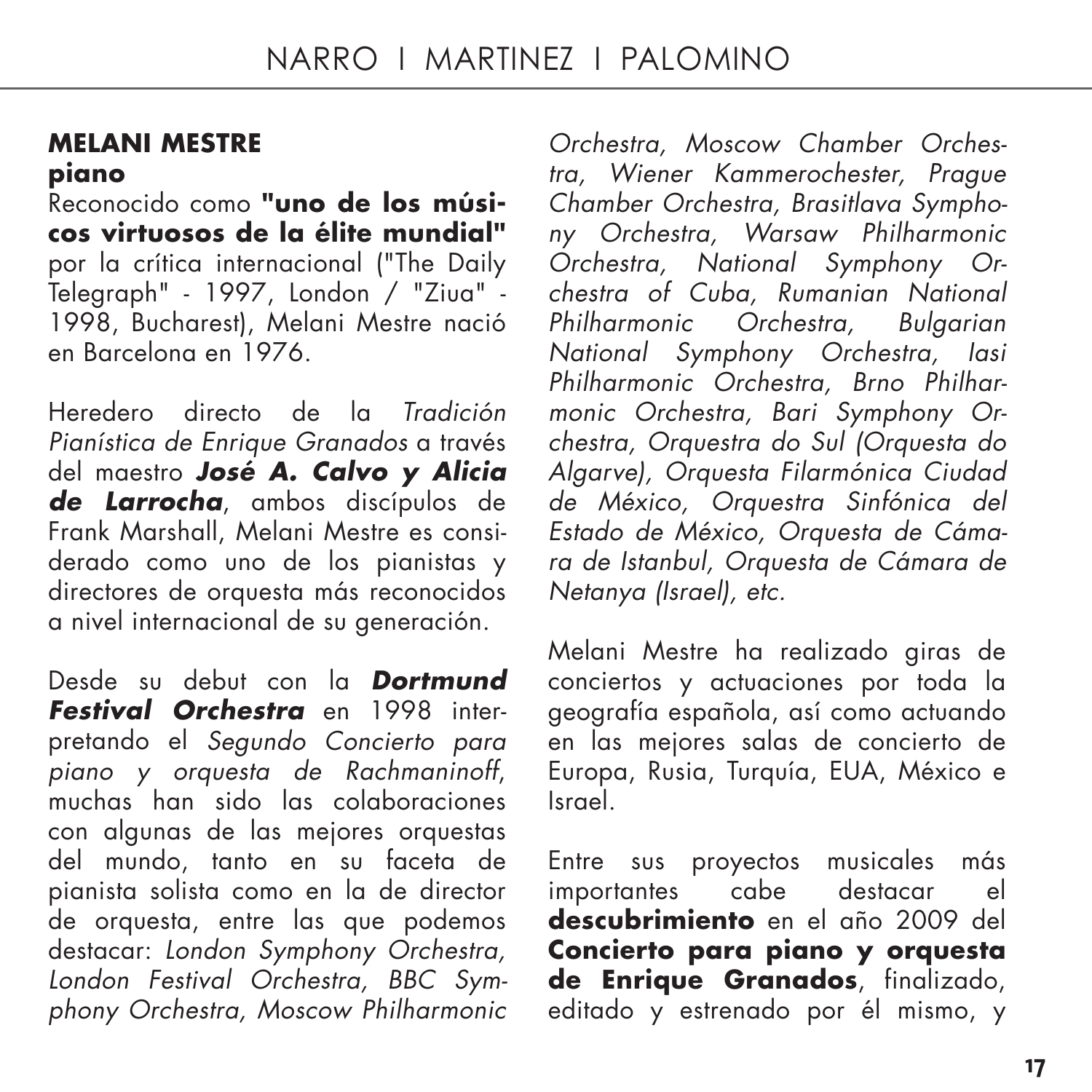∱

publicado por la **Editorial Boileau** de Barcelona en el 2010, año de su estreno mundial junto a la **Lviv Symphony Orchestra** en la Sala Filarmónica de Lviv, Ucrania.

En el 2012 Melani Mestre realizó la **primera grabación mundial** del Concierto para piano y orquesta de **E. Granados** acompañado por la **BBC Scottish Symphony Orchestra** bajo la batuta del maestro **Martyn Brabbins** para el sello británico **Hyperion Records**. Al margen de esta obra se incluyen en el presente disco la también primera grabación mundial de la Rapsodia Española op.70 de Isaac Albéniz, en la versión original orquestada por el propio compositor, hallada a finales de 2011 por Melani Mestre, así como el Concierto Fantástico op.78.

Poseedor de un repertorio extraordinario, en el que figuran más de cien conciertos para piano y orquesta de autores españoles (Granados, Albéniz, Blancafort, Falla, Cassadó, J. Gómez, E. Serrano, Muñoz Molleda, etc.), ucranianos (Kosenko, Lyudkyevich, Bilash, Barvinsky) y otros como Ástor Ricardo Castro, Xaver Scharwenka, Nikolai Medtner o Ignaz Paderewsky, Melani Mestre lleva desarrollando una ardua labor de recuperación de autores y obras muchas veces inéditas o poco conocidas del repertorio español e internacional que presenta dentro de sus programas como pianista solista, en música de cámara o como director de orquesta, a lo largo de su dilatada trayectoria artística.

En su faceta de compositor, Melani Mestre tiene en cartera varias obras pertenecientes a géneros tan diversos como la ópera, música de cámara, instrumento solo, concierto, música de películas, destacando recientemente el estreno de su **"Hollywood Concerto"**, para violín y orquesta, con José Adolfo Alejo como solista, acompañado por la **Orquesta Sinfónica de Aguascalientes** (México, 2019). En 2014 estrenó en el Palau de la Música de Barcelona su **"Concertango"** para piano y orquesta, sobre temas de A. Piazzolla. Anteriormente estrenó con gran éxito el **"Violintango Concer-**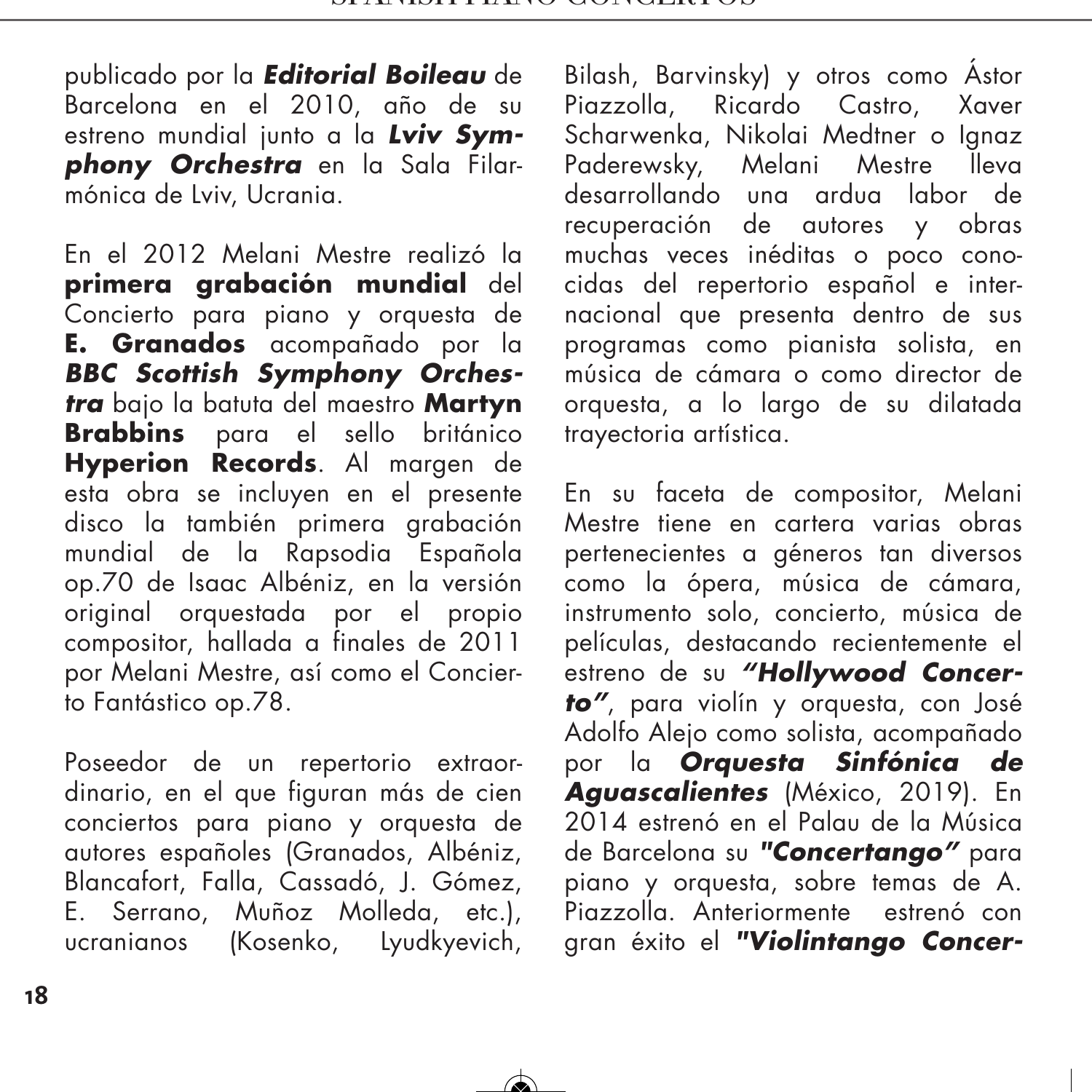**to"** (Concierto para violín y orquesta estrenado en 2010, Ed. Boileau), la **"Suite Exotique"** (Ed. Boileau), para violonchelo solo, **"Obertura Festiva, sobre temas populares ucranianos"** (estrenada en el III Festival Improvizacia con la Lviv Symphony), la **"Obertura Catalana: El bosque de las hadas"** (estrenada por la Gdansk **Baltic Philharmonic Orchestra** en 2007) o la ópera **"Don Juan, príncipe de las tinieblas"**, estrenada en 2006 en Barcelona.

En enero de 2019 la **Sociedad Filarmónica de St. Petersburgo** estrenó en la Gran Sala de Conciertos su "**Violintango Concerto"** en Rusia, de la mano de **Ilya Ioff** y la **"Diverstisment" Chamber Orchestra**, obteniendo un éxito sin precedentes y repitiendo dicho estreno hasta en ocho ocasiones en una misma temporada. Anteriormente fue estrenado en Suiza por la **"Ensemble Esperanza"** (2016), en Polonia por la **"Archetti Chamber Orchestra"** (2017), en Turquía por la **Istanbul Chamber Orchestra** (2019) y en Bulgaria por la **"Classic FM Symphony Or-**

ਂ

**chestra"** (2020). Entre sus solistas, nombres como **Yury Revich, Mila Georgieva o Riccardo Zamuner.** 

En febrero de 2020 Melani Mestre ha **estrenado mundialmente** el Concierto para piano y orquesta de **Joaquim Malats**, acompañado por la **Pazhardzyk Symphony Orchestra** bajo la batuta de **Grigor Palikarov**.

Con tan solo 25 años Melani Mestre entró a formar parte de la Cátedra de Piano de la **Escuela Superior de Música de Cataluña** (ESMUC), y desde el 2014 es Director y Profesor de Piano y Dirección de Orquesta de la **Academia Internacional de Música de Barcelona** así como Profesor de Piano en **Progreso Musical** en Madrid.